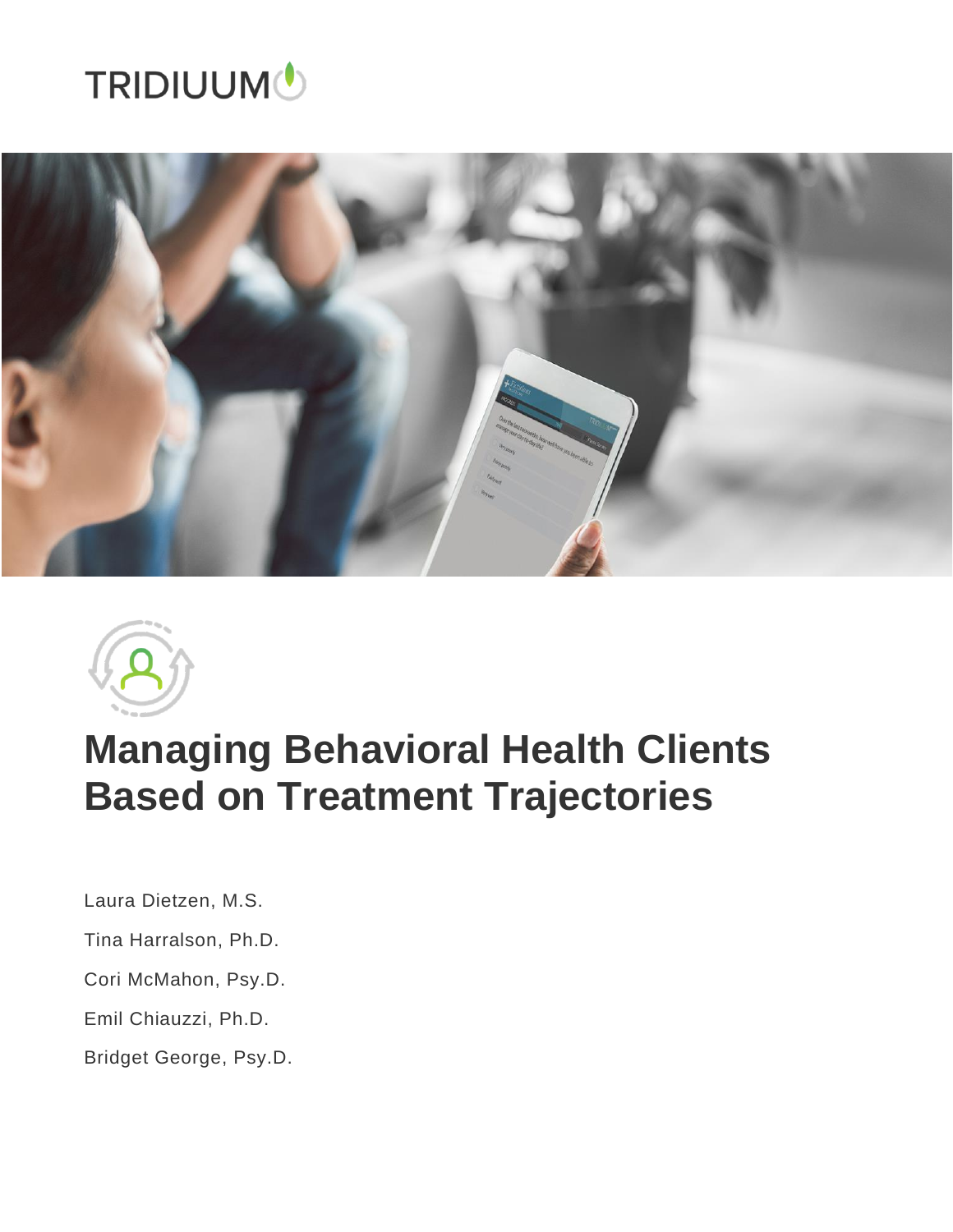## Table of Contents

#### **[Introduction](#page-2-0) 3**

*[Why are change trajectories important?](#page-2-1) 3 [Why is routine assessment needed to pick up trajectories?](#page-3-0) 4 [Why not assess by observing just session-by-session changes?](#page-4-0) 5*

#### **[Working with Clinical Treatment Trajectories](#page-4-1) 5**

*[Positive Outcome Trajectories](#page-4-2) 5*

*[Negative Outcome Trajectories](#page-6-0) 7*

*[Low Information Trajectories](#page-7-0) 8*

#### **[Working with Expected Treatment Response \(ETR\) Curves](#page-8-0) 9**

*[What is the Expected Treatment Response curve?](#page-8-1) 9*

#### **[Other Clinical Uses of Trajectory Data](#page-9-0) 10**

*[Motivational Interviewing](#page-9-1) 10 [Residual Symptoms](#page-9-2) 10*

*[Real-World "Experiments"](#page-10-0) 11*

*[Significant Other Observations](#page-10-1) 11*

#### **[References](#page-12-0) 13**

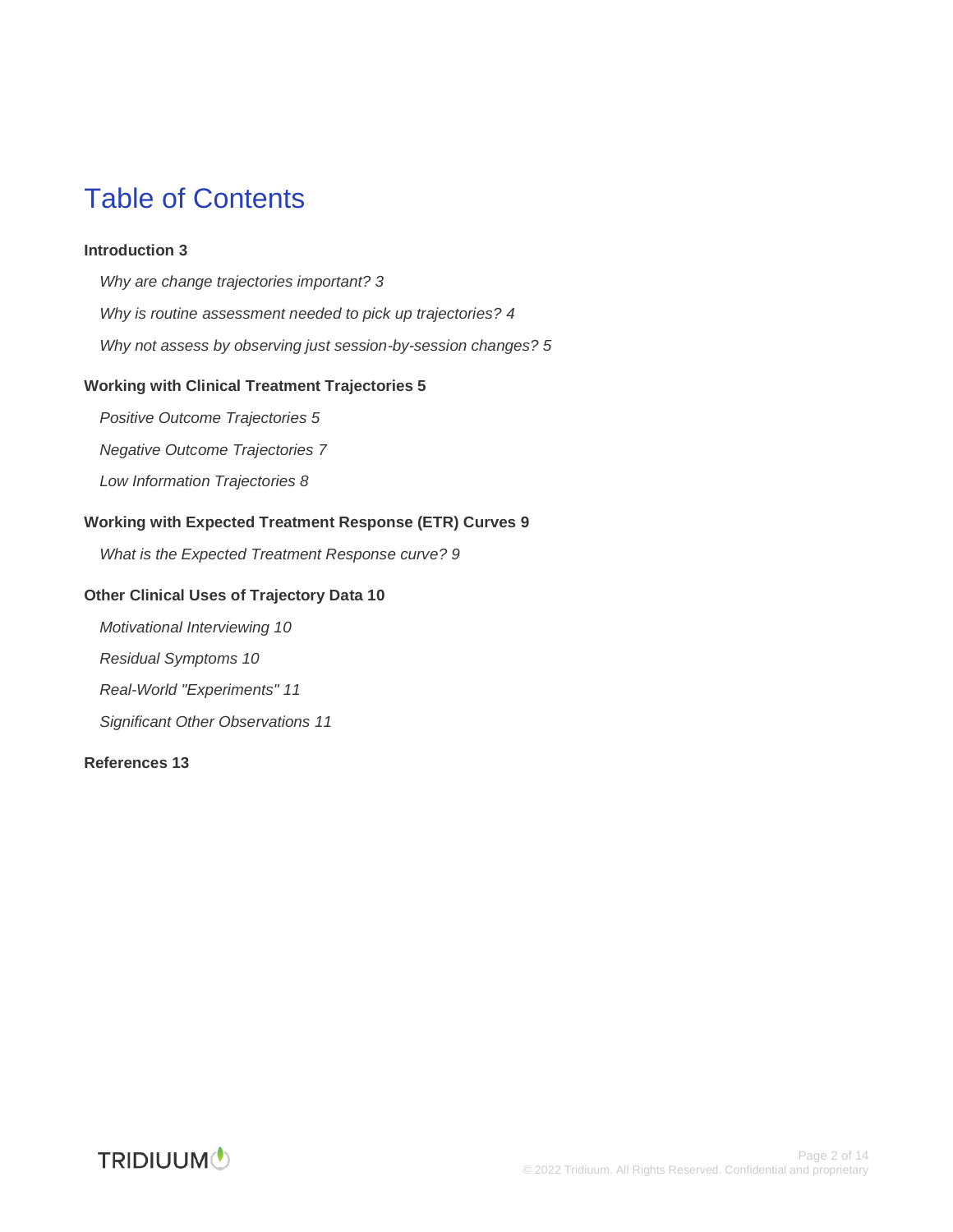## <span id="page-2-0"></span>Introduction

Routine measurement of clients' behavioral health symptoms allows the clinician to monitor progress and individualize their treatment. Sharing with clients improved outcomes can reassure them that they are progressing. On the other hand, outcomes monitoring can reveal client deterioration or stagnation (Boswell et al., 2013). Tracking these outcomes over time produces a treatment outcomes trajectory, which can support clinicians in making therapeutic decisions tailored to the clients' specific needs.

Tridiuum has developed this guide based on the latest measurement-based care (MBC) and psychotherapy trajectory research. It can help guide clinicians in the interpretation of client outcome metrics presented in the Tridiuum ONE software. It is *not* meant to be prescriptive, suggest particular treatment models or techniques, or predict treatment outcomes (positive or negative). It is meant to supplement the provider's clinical judgment, the availability of other clinical data, and client-centered treatment preferences. Taken together, we believe that the confluence of this information will result in the best treatment for clients.

## <span id="page-2-1"></span>**Why are change trajectories important?**

Trajectories are patterns of change in clients' reported symptoms over a period of time. This is actual change that can be seen in clients when measurement is used concurrently with treatment—it is not predicted or expected change. Because early changes in client baseline characteristics (e.g., psychiatric severity, social functioning) and symptoms can identify different trajectories, clinicians can factor this information into treatment planning and thus improve outcomes (Saunders et al., 2019). There are potential risks in disregarding trajectories. For instance, slowly improving clients may be perceived as "off track," resulting in premature or unnecessary treatment plan changes (Saunders et al., 2019).

In addition, treatment trajectories are an integral part of MBC, which offers a distinct advantage over measurement-only approaches by introducing a client feedback loop into the assessment process. Research has shown that this type of continuous client feedback is associated with improved outcomes (Reese et al., 2014). As utilized in behavioral health treatment, MBC includes four components:



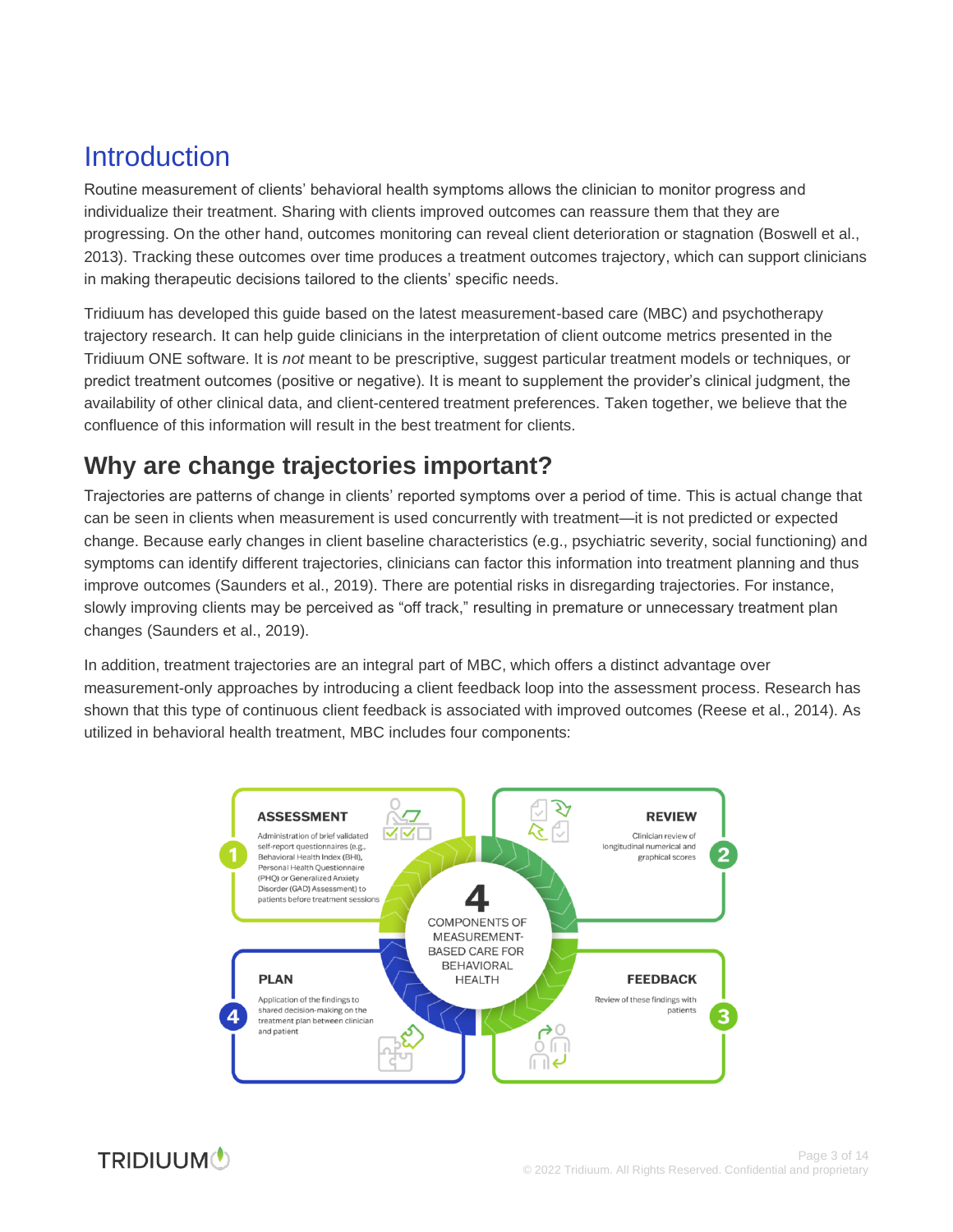According to the influential Kennedy Forum on measurement-based care (Fortney et al., 2015):

*… behavioral health providers are empowered to fine-tune treatment plans when clients are not improving, and clients who participate in rating their symptoms are likely to become more knowledgeable about their disorders, attuned to their symptoms, and cognizant of the warning signs of relapse or reoccurrence, enabling them to better self-manage their illness and seek treatment without delay.*

## <span id="page-3-0"></span>**Why is routine assessment needed to pick up trajectories?**

Trajectories are best identified by *routine assessment throughout treatment*. Periodic assessments (e.g., baseline, three-, six-month assessments) are ineffective in detecting ongoing changes and informing actionable steps (Fortney et al., 2018). Recall the Behavioral Health Index (BHI) score, which indicates overall level of distress. Consider three hypothetical clients who all started treatment with a BHI of 98 (severe) and three months later had a BHI of 15 (subclinical). According to the pre- and post-treatment outcomes data, all three have benefitted



significantly. But has treatment been equally *effective and efficient* for these clients? Inspecting their outcomes trajectories reveals three distinct patterns of client improvement.

**Client A** appears to have made slow, but steady progress throughout treatment, entering the subclinical range by week 12.

Compare this to **Client B**, who quickly improved in the first weeks of therapy, achieving a

subclinical score by week four and maintaining subclinical symptoms for two more months. What therapeutic benefit was achieved during those last eight sessions? Could this client have been discharged earlier or stepped



down to a less-intensive form of care?

**Client C** presents a completely different picture of change. This client appeared to have little therapeutic benefit in terms of outcomes for *nine weeks of treatment*. Then suddenly there was significant and consistent improvement. What triggered the rapid improvement? Is it something that could have happened earlier in the process and perhaps may have saved this client weeks of significant suffering?

Meaningful client trajectories cannot be detected unless formal monitoring is initiated routinely at the outset of treatment. It is critical to begin regular monitoring early because clients who progress often exhibit most of their change early in treatment (Rubel et al., 2015).

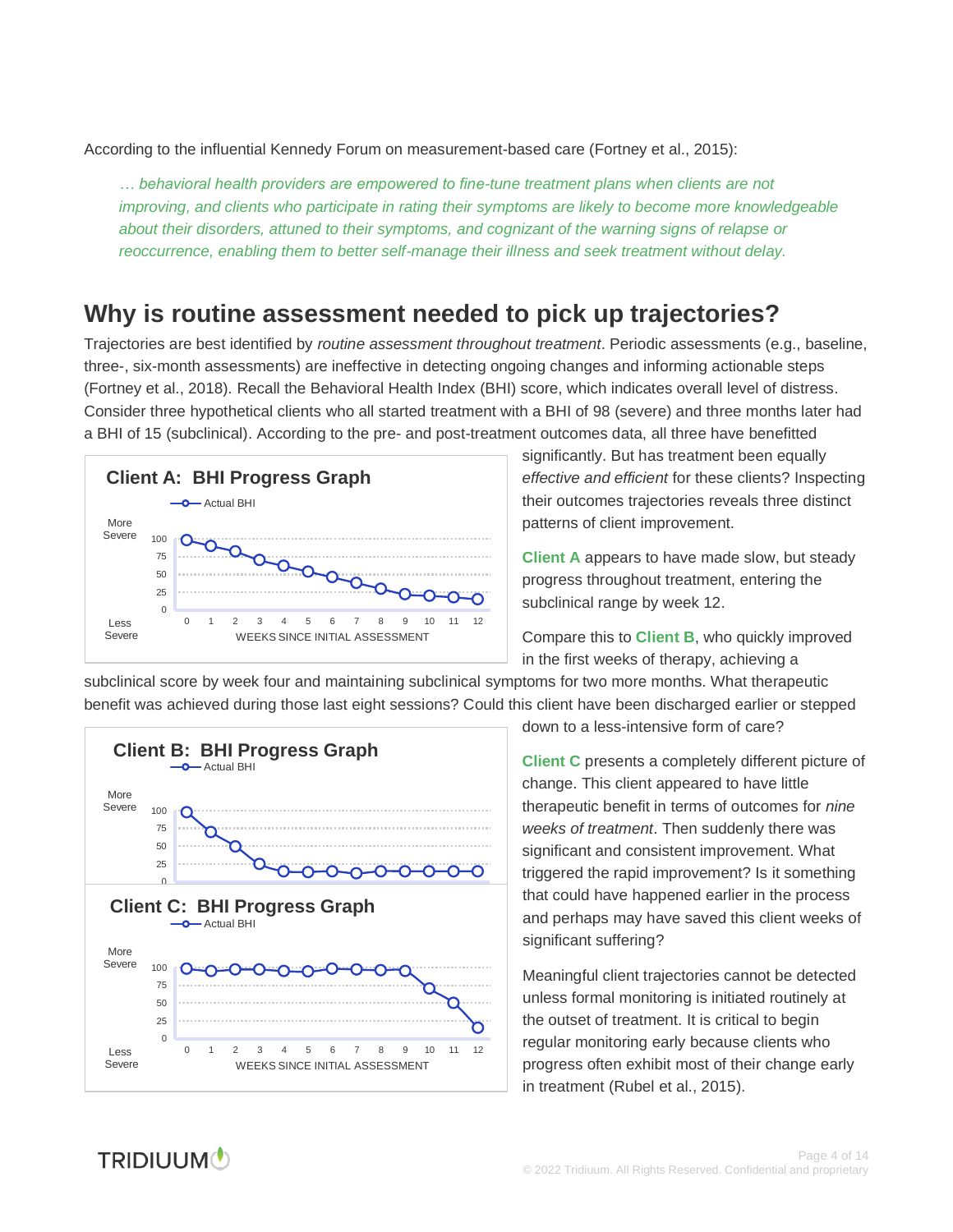## <span id="page-4-0"></span>**Why not assess by observing just session-by-session changes?**

It is important to assess frequently, but smaller session-by-session changes, particularly those that are not clinically significant, may be less informative than observing the overall trajectory. Recall Client A above who had slow but consistent improvement. Shifts between sessions contribute little to the prediction of overall outcome (Koffman, 2019). Because of the potential for measurement error ("statistical noise"), there are risks in overinterpretating small, random fluctuations in session-by-session assessment scores. Assessing longer-term patterns reduces the risk of misinterpretation. *However, a large shift in scores between consecutive sessions warrants careful consideration.*



## <span id="page-4-1"></span>Working With Clinical Treatment Trajectories

Sanders et al (2019) identified several common patterns of outcome for clients in behavioral health treatment. Much of the content in the following section is adapted from their work and extended to Tridiuum's Behavioral Health Index (BHI). Recognizing which pattern your client is following can help you maximize the *effectiveness and efficiency* of the treatment episode.

#### <span id="page-4-2"></span>**Positive Outcome Trajectories**

Although estimates vary, the American Psychological Association reported that 75% of psychotherapy clients find some improvement in behavioral health symptoms (2016). These clients generally follow one of three positive outcome trajectories: Gradual Improvement (44% of all clients), Fast Improvement (14% of clients) and Slow Traction Improvement (13% of clients) (Saunders et al, 2019).



#### **Gradual Improvement: My client has been improving gradually since treatment began.**

This is the most common of the positive outcome trajectories and is characterized by gradual improvements throughout treatment. With this trajectory especially, it is important to look at the overall trend rather than session-by-session change which may under-represent progress. The

exception would be a large, sudden change that may indicate a meaningful alteration in the client's circumstances. By initially allowing three to five sessions for the gradual improvement to be revealed, clinically significant changes will become more obvious.

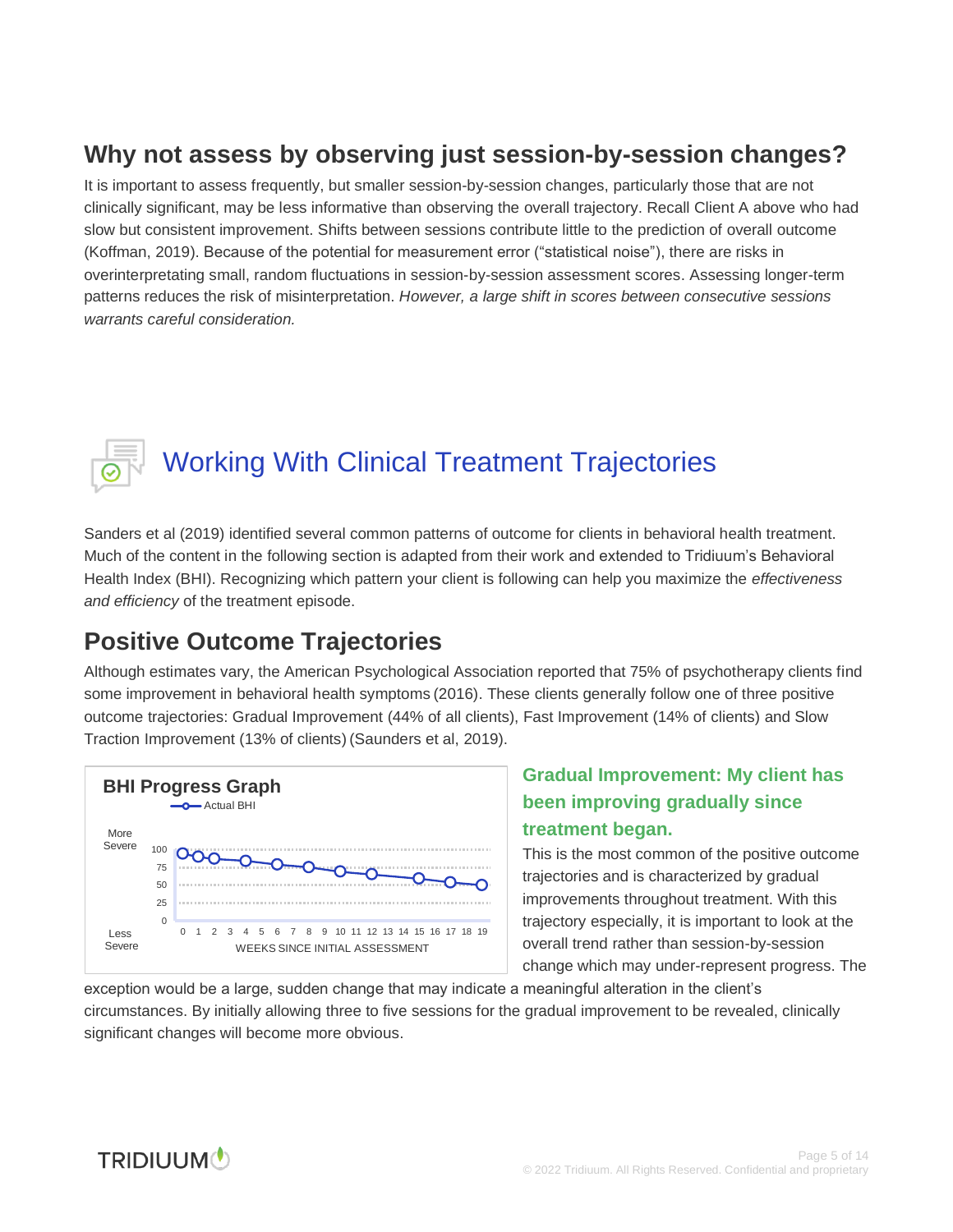



#### **Fast Improvement: My client improved quickly early in treatment.**

Although some may consider this trend to represent a "flight into health," early change in psychotherapy is a well-established occurrence and predictive of later positive outcomes. Much of the change during the treatment episode will occur before the fifth session (fifth blue dot).

#### **Slow Traction: It took awhile, but then my client started improving noticeably.**

The Slow Traction trajectory is typified by a slow rate of change through session three with quickening of pace thereafter. It is possible that greater treatment intensity may be required before session five to support slow traction improvers.

Some clients may feel frustrated at the slow pace of change. Expectation management and enhancement of social support are important in this clinical scenario (Zagorscak et al., 2020). Some clinical targets involve discussion of:

- Different types of treatment trajectories in psychotherapy;
- Changing tasks as treatment progresses;
- Sometimes inconsistent pacing of change (which may quicken later on);
- Potential challenges of treatment that may arise at different stages; and
- Expectations at different stages of treatment.

#### **General Guidelines for Positive Outcome Trajectories**

- 1. Early improvement is a strong and reliable predictor of positive outcome (Koffman, 2020).
- 2. Session three is a key early monitoring point. By then, some improvement *should be evident* (Lewis et al., 2012; Saunders et al., 2019). Even small change at this point is good.
- 3. Session five is a key inflection point (Koffman, 2020). All positive responder subtypes begin to evidence change by session five.
- 4. Plateauing of progress for several consecutive sessions indicates possible opportunities for therapeutic redirection. If this occurs while the client is in the subclinical range, one might consider possible discharge or step-down in intensity. If the client is still in the clinical range, consider alternative treatment approaches, including the possibility of a change in therapists.

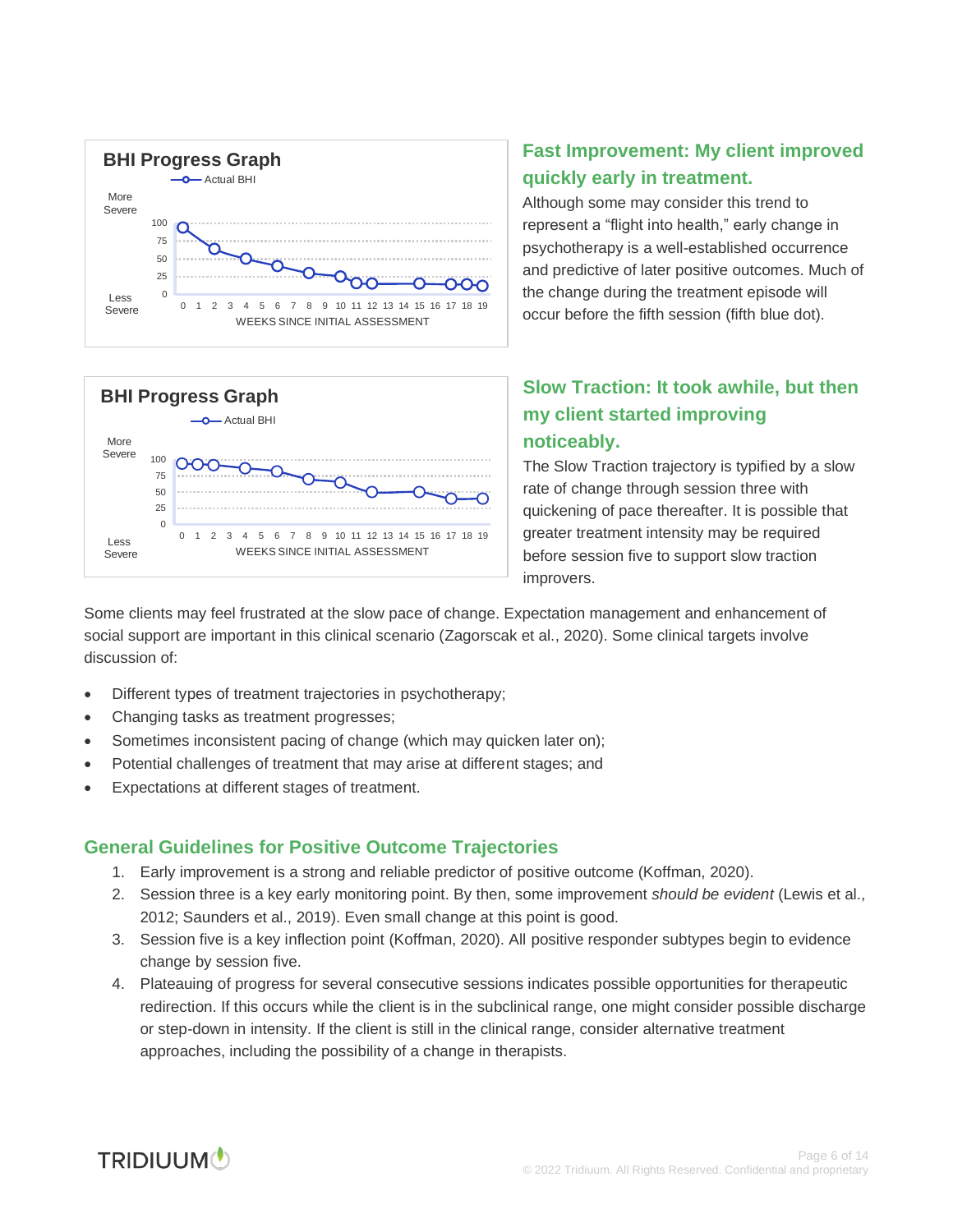## <span id="page-6-0"></span>**Negative Outcome Trajectories**

Even with the best therapy, some clients will not get better. Treatment failure is a difficult subject, and research suggests that as many as 30–50% of clients do not improve by the end of therapy (Wolpert, 2016). Approximately 5–20% of psychotherapy clients actually deteriorate during treatment (Linden & Schermuly-Haupt, 2014). Another third or so show no change at all (Saunders et al, 2019).

Monitoring the outcome trajectory for these clients can be especially important because treatment failure can be difficult to detect without objective data. On the basis of clinical judgment alone, only about one in five mental health providers detect deterioration in their clients with increased symptom severity (Hatfield et al., 2010). With formal outcome monitoring, 85% of these clients can be discerned by the third treatment session and appropriate interventions initiated (Hannan et al., 2005).





#### **Deterioration: My client has been getting worse since treatment began.**

It is important to consider whether deterioration is due to treatment-emergent reactions, the effects of life events, and/or new symptoms (Linden, 2012). As treatment begins, clients may become sensitive to strong emotions, feel strains in the therapeutic relationship and/or experience life challenges such as occupational problems or stigmatization.

#### **Nonresponse: My client has not changed since treatment began.**

Both these trajectories are emergent by session three and a clinician might begin addressing lack of progress with the client.

- Is the client answering the questions accurately to capture a good picture of current behavioral health? If not, revisit the purpose of the assessment.
- Are there any treatment goals that need to be clarified or to be re-established?
- Is it time to shift to a different treatment approach (e.g., increase engagement between sessions, different intervention)?

If no positive change has been achieved by session five, improvement is improbable, and an alternative treatment strategy (frequency, intensity, type) or transfer to another clinician should be strongly considered.

Some potential points for discussion with the client include:

- Client education focused on exploring reasons for deterioration/non-response;
- Importance in finding the best fit in therapeutic relationship; and,
- Normalize that it is not always the best fit and a next step might include seeking a better fit provider or changing course in treatment.

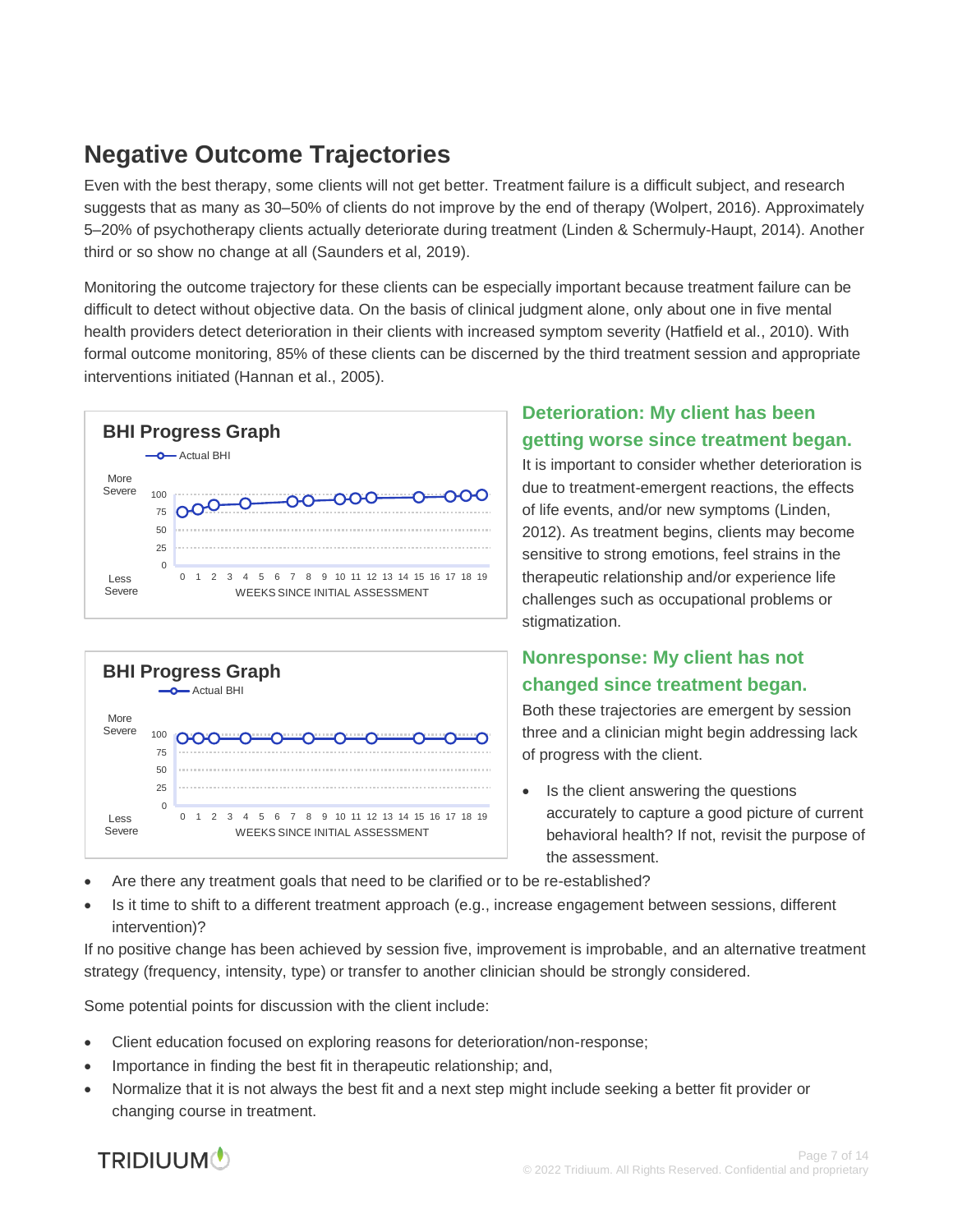For nonresponders, it is also important to consider the presence of treatment-resistant depression or anxiety, particularly when past pharmacological treatment attempts have been made. Treatment-resistant depression is typically defined as a minimum of two prior pharmacologic treatment failures and confirmation of prior adequate dose and duration (Gaynes et al., 2020). Treatment-resistant anxiety is defined as treatment failure after at least one first-line pharmacologic and one psychological treatment with adequate dosing, duration, and client compliance (Bokma et al., 2019). The clinical plan may require changes in treatment modalities or pharmacologic augmentation.

Addressing these patterns early can make a significant difference at the client and organizational level in terms of preventing further symptom deterioration/stagnation, premature termination, or "clinical inertia" (failure to intensify treatment when clinically indicated).

## <span id="page-7-0"></span>**Low Information Trajectories**

The low information trajectories are so named because the data is doing little to inform the treatment process. Two types are discussed here: subclinical (about 10% of clients) and fluctuating (5% of clients) (Tridiuum Inc., 3/28/2018). Both profiles generate more questions than answers. Is the client appropriate for this level of treatment? Are they responding to the assessment accurately? Is the assessment adequately capturing the client's condition?



#### **Subclinical: My client has been maintaining a low level of severity since treatment began.**

There are a few considerations when a client produces a subclinical intake. First, it is important to verify that they have completed the assessment correctly and that these are not outlying scores. If the scores are not representative of the client's actual behavioral health, the outcomes trajectory

will not be reflected accurately. If the client is actually at a higher severity level, then the trajectory could rise and incorrectly reflect deterioration.

Second, if the subclinical intake is accurate, then the best-case scenario is that the trajectory remains flat and the need for treatment is in question. If low severity assessment is maintained after intake, consider alternative lower intensity resources (e.g., bibliotherapy, wellness apps, coaching, etc.). Given the presentation of low severity, exploratory therapies are *not* indicated.

Third, if the client is presenting for a specific, circumscribed problem (e.g., dental phobia) that merits treatment but isn't impacting assessment scores, consider encouraging them to answer assessment questions in the spirit of that specific problem so changes can be tracked. For example, "how are you getting along with your thoughts and feelings (as they pertain to your dental phobia)?"

Fourth, there is a possibility that the assessment is not tapping into symptoms that the client is presenting (e.g., bipolar disorder or psychosis). The presence of such disorders will require additional assessment.

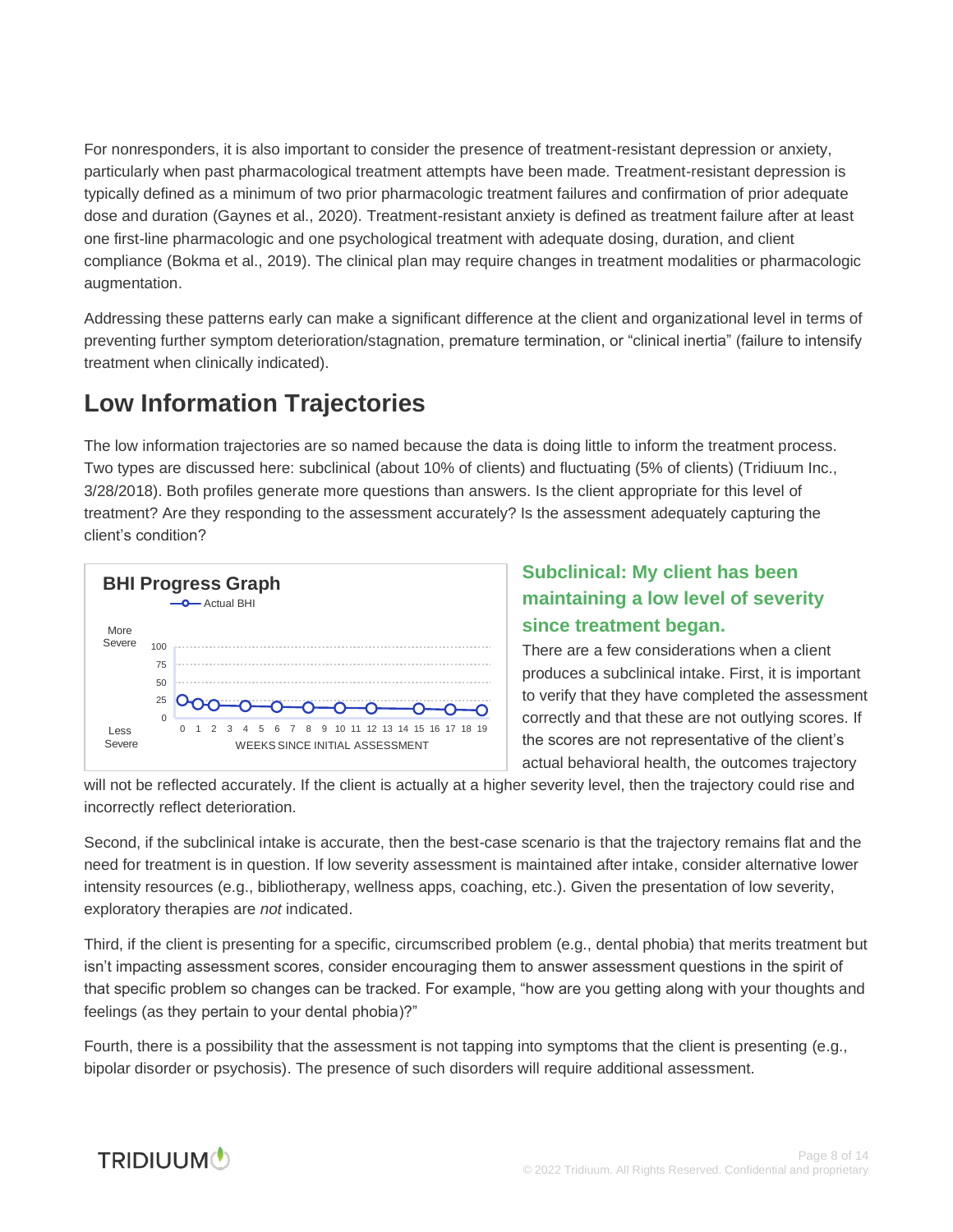

#### **Fluctuating: My client's scores fluctuate a lot and do not correspond to any trajectory.**

This should be considered a "red flag" pattern, because it is not possible to practice MBC with this data. These response patterns may result from:

- A lack of understanding of assessment questions; and/or
- Answering questions in response to short-term, immediate stressors rather than reflecting longer-term problems that led to treatment.

Assess whether the client is understanding questions, responding randomly, or misinterpreting basic instructions. Focus on only short-term status when responding may indicate problems in emotion regulation or coping skills (e.g., overreaction to recent life events), that may warrant therapeutic attention. Otherwise, discuss with the client their reasons for seeking treatment and relate the assessments to tracking longer-term issues.

## <span id="page-8-0"></span>Working with Expected Treatment Response (ETR) **Curves**

## <span id="page-8-1"></span>**What is the Expected Treatment Response curve?**

The Expected Treatment Response or ETR helps answer the question: "How does the average client like this one usually progress?" Rather than relying on subjective impressions, the ETR helps the clinician to track and document client progress against quantitative data from thousands of other similar clients.



The red line on the graph depicts how clients with similar characteristics at intake are "expected to" or "typically" progress through treatment. It is essentially an average of the response trajectories for clients with a defined set

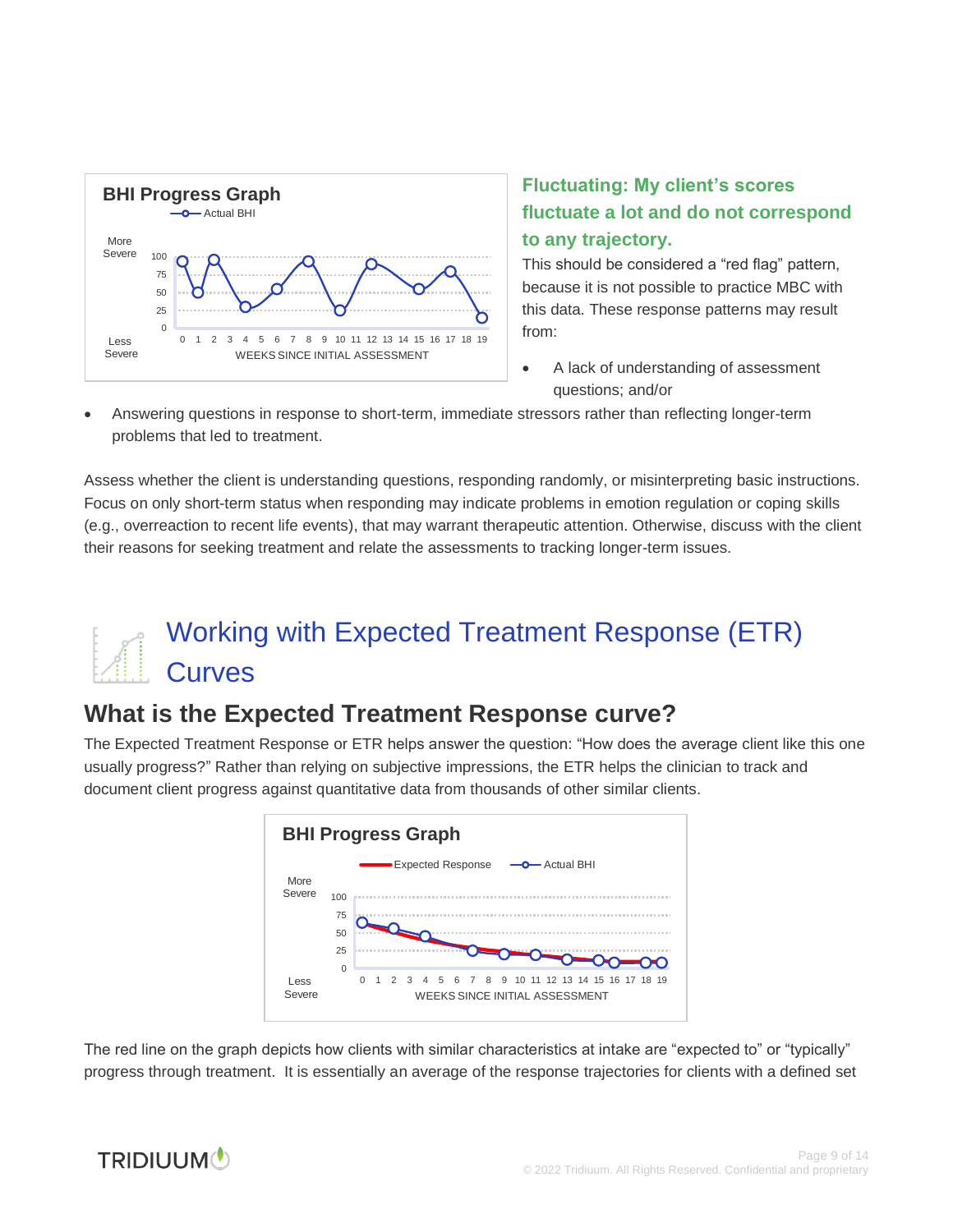of presenting characteristics (e.g., BHI severity, taking psychiatric medications, suicidal history, past psychiatric hospitalizations, etc.). *For each client, the ETR shows how clients like them generally improve.* 

In terms of averages, some clients will do better and some clients will do worse. Clinicians, however, should be alert to significant deviations from the ETR such as the following example, where the client's scores consistently indicate more severe distress than the ETR suggests should be present.



Used together, knowledge of outcomes trajectories and the ETR can be a valuable tool in supporting clinical decisions and improving outcomes.

# <span id="page-9-0"></span>Official Uses of Trajectory Data

## <span id="page-9-1"></span>**Motivational Interviewing**

Motivational interviewing (MI; Miller & Rollnick, 2013) is a clinical approach that complements MBC and the use of trajectories. MI makes effective use of clinical data from clients for feedback and self-reflection. By discussing trajectories with clients as they proceed through treatment, they can draw a linkage between the data that they are providing and changes in their outcomes across time. Discussing their trajectories may help identify treatment barriers and offer clients "permission" to raise new concerns that affect the course of their treatments. Routine completion of outcome measures will increase the likelihood that clients will become more informed and aware of symptom fluctuations and trends that act as warning signs of relapse or recurrence.

## <span id="page-9-2"></span>**Residual Symptoms**

It is important to detect the presence of residual symptoms during remission periods, particularly in depression. Even clients who achieve remission may be troubled by symptoms such as fatigue, sleep problems, and cognitive dysfunction (Zajecka, 2013). These symptoms may not only adversely affect daily functioning but act as precursors to relapse and recurrence. If there are changes in trajectories after remission has occurred, further assessment of such symptoms may be warranted.

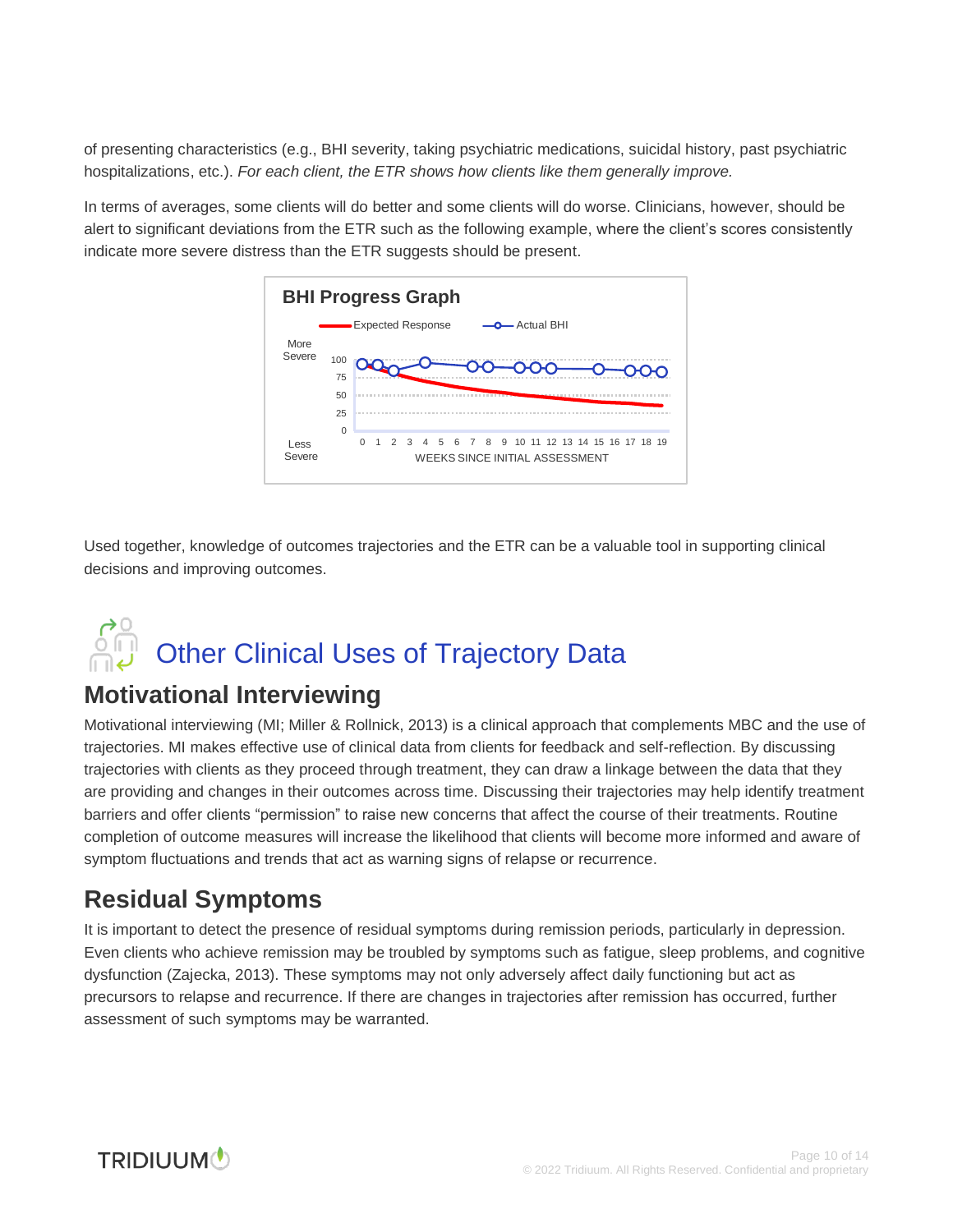## <span id="page-10-0"></span>**Real-World "Experiments"**

The observation of trajectories in an office setting provides a good snapshot of clients' functioning and response to treatment, but application of these observations to real-world contexts is critical. Asking clients to track symptom fluctuations in daily life allows clients to observe the effects of their behavior on their outcomes, thus improving insight and health literacy..

## <span id="page-10-1"></span>**Significant Other Observations**

Inviting the client to check their trajectories against the impressions of family, friends, and other significant contacts provides additional confirmation (or areas of disagreement) in the effects of treatment that can be explored in session.

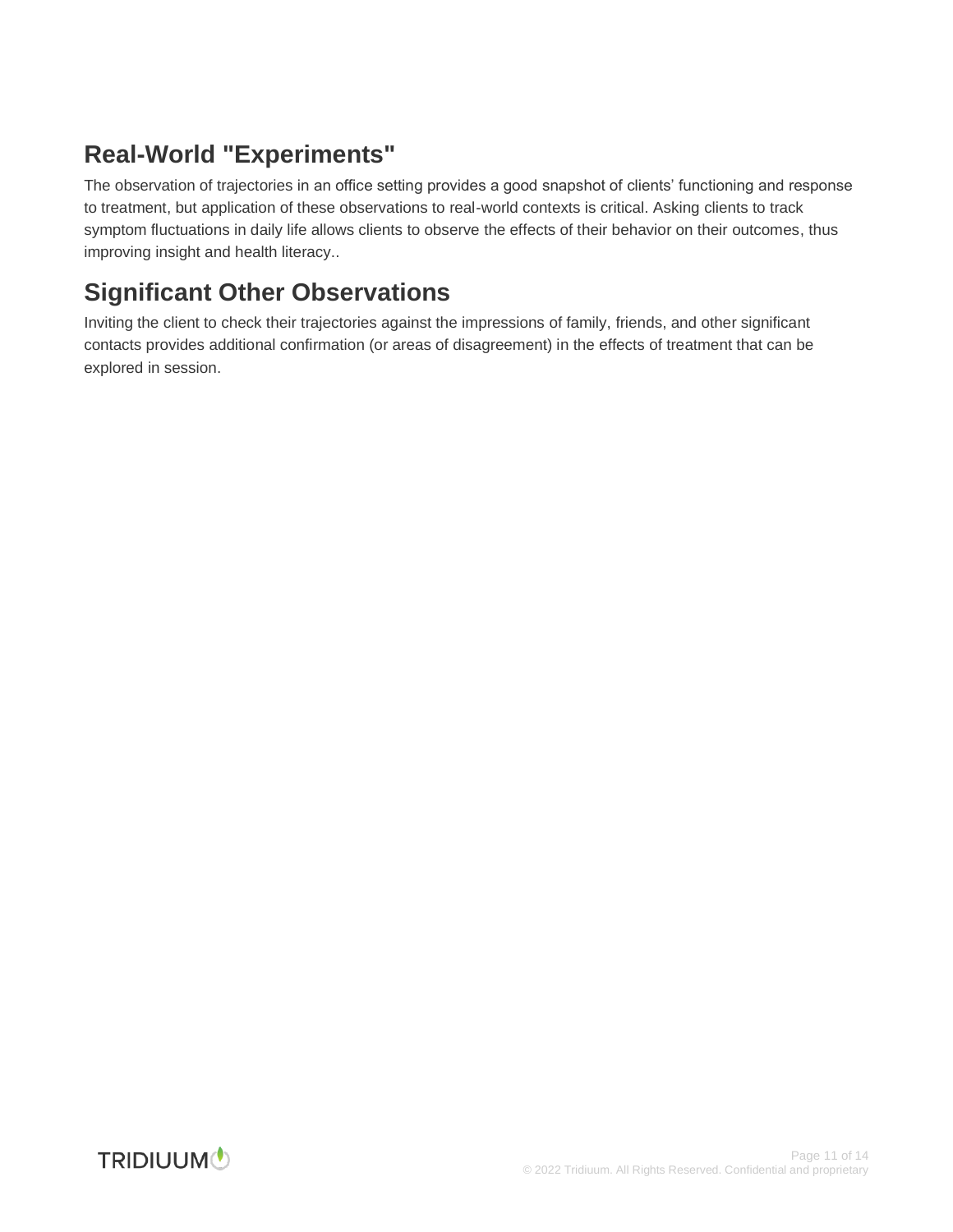

#### QUICK VIEW GUIDE

## Adapting Treatment to Specific Trajectories

| <b>PROFILE</b><br><b>DIRECTION</b>                       | <b>TRAJECTORY</b><br><b>TYPE</b>    | <b>TRAJECTORY</b><br><b>DESCRIPTION*</b>                                 | <b>CLINICAL CONSIDERATIONS</b>                                                                                                                              |
|----------------------------------------------------------|-------------------------------------|--------------------------------------------------------------------------|-------------------------------------------------------------------------------------------------------------------------------------------------------------|
| <b>Positive</b><br><b>Outcome</b><br><b>Trajectories</b> | Gradual<br>Improvement              | 44% of clients<br>Slow, but steady                                       | Important to look at overall trend as session-by-session change may not<br>suggest clinically significant change                                            |
|                                                          |                                     | <i>improvement followed</i><br>by plateauing                             | Continue treatment until progress plateaus and consider discharge                                                                                           |
|                                                          | Fast<br>Improvement                 | 14% of clients                                                           | Much of change will happen before fifth session                                                                                                             |
|                                                          |                                     | Rapid decrease after<br>intake followed by<br>plateauing                 | Continue treatment until progress plateaus and consider discharge                                                                                           |
|                                                          | <b>Slow Traction</b><br>Improvement | 13% of clients                                                           | May see slow rate of change through session three with quickening of                                                                                        |
|                                                          |                                     | Initial slow improvement<br>followed by increased<br>rate of improvement | pace thereafter                                                                                                                                             |
|                                                          |                                     |                                                                          | May need greater treatment intensity before session five to support slow<br>improvers                                                                       |
|                                                          |                                     |                                                                          | Look for plateauing later in treatment process than fast or gradual<br>improvers                                                                            |
|                                                          |                                     |                                                                          | Continue treatment until progress plateaus and consider discharge                                                                                           |
| <b>Negative</b><br><b>Outcome</b><br><b>Trajectories</b> | <b>Deterioration</b>                | 5-20% of clients                                                         | Client education and exploration of potential reasons for deterioration                                                                                     |
|                                                          |                                     | Worsening after intake                                                   | If no improvement by session five, consider alternative treatment<br>strategy (frequency, intensity, type) or transfer to another clinician                 |
|                                                          | Nonresponse                         | 30% of clients                                                           | If change is not evident by session three, begin addressing lack of                                                                                         |
|                                                          |                                     | Flat line                                                                | response with client                                                                                                                                        |
|                                                          |                                     |                                                                          | If no positive change has been achieved through session five, progress<br>is unlikely                                                                       |
|                                                          |                                     |                                                                          | Strongly consider transferring client to different clinician                                                                                                |
| LOW<br>Information<br>Trajectories                       | <b>Subclinical</b>                  | 10% of clients                                                           | Focus on specific presenting problem                                                                                                                        |
|                                                          |                                     | Low symptom severity<br>throughout treatment                             | Consider additional assessments (targeting specific problem areas not<br>covered in the BHI)                                                                |
|                                                          |                                     |                                                                          | If low severity assessment is maintained after intake, consider<br>alternative lower intensity resources (bibliotherapy, wellness apps,<br>coaching, etc.); |
|                                                          |                                     |                                                                          | Avoid exploratory therapies                                                                                                                                 |
|                                                          | <b>Fluctuating</b>                  | 5% of clients                                                            | Red flag pattern – cannot practice MBC with this data                                                                                                       |
|                                                          |                                     | No discernible pattern or<br>sawtooth pattern                            | May represent lack of understanding of assessments                                                                                                          |
|                                                          |                                     |                                                                          | May be responding to short-term, immediate stressors rather than<br>reflecting longer term adjustment                                                       |
|                                                          |                                     |                                                                          | May reflect problems in emotion regulation or coping skills - may<br>represent a possible treatment target                                                  |
|                                                          |                                     |                                                                          | May be useful to relate assessments to reasons for seeking treatment                                                                                        |

\*Note: Percentages do not add to 100% because they were taken from different sources. They do, however, give a sense of how common each trajectory type is.

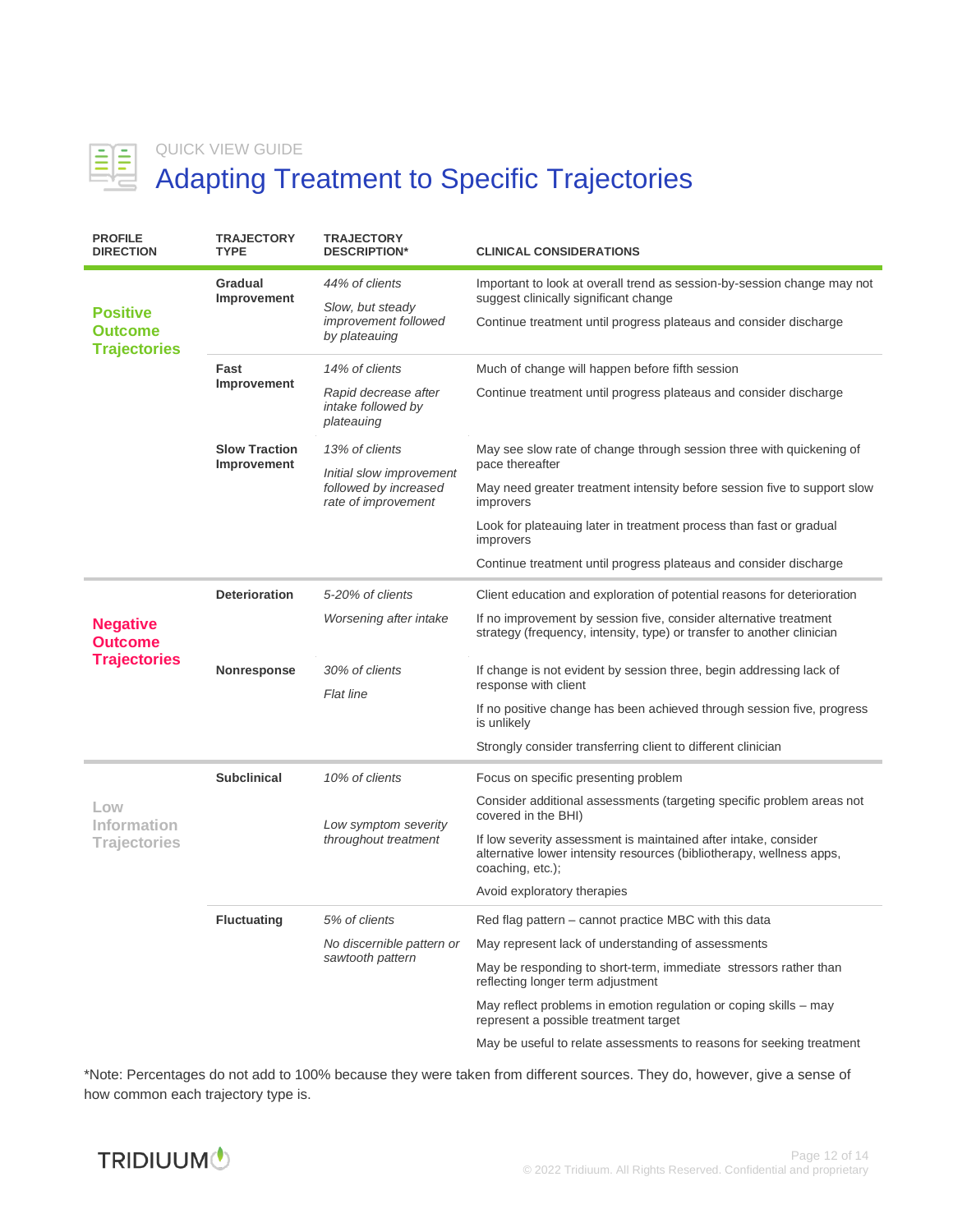<span id="page-12-0"></span>

American Psychological Association. Understanding psychotherapy and how it works. 2016. <http://www.apa.org/helpcenter/understanding-psychotherapy.aspx>

- Asay, T. P., & Lambert, M. J[. The empirical case for the common factors in therapy: Quantitative findings.](https://commons.marymount.edu/jcooper/wp-content/uploads/sites/415/2016/06/Asay-and-Lambert-1999-The-empirical-case-for-the-common-factors-copy.pdf) In M. A. Hubble, B. L. Duncan, & S. D. Miller (Eds.), The heart and soul of change: What works in therapy (pp. 23–55). 1999; Washington, DC: American Psychological Association. https://doi.org/10.1037/11132-001
- Bokma WA, Wetzer GAAM, Gehrels JB, Penninx BWJH, Batelaan NM, van Balkom ALJM. [Aligning the many definitions of](https://www.ncbi.nlm.nih.gov/pmc/articles/PMC6771798/)  [treatment resistance in anxiety disorders: A systematic review.](https://www.ncbi.nlm.nih.gov/pmc/articles/PMC6771798/) Depress Anxiety. 2019;36(9):801-812. doi:10.1002/da.22895
- Bone, C., Simmonds-Buckley, M. , Thwaites, R. et al. (6 more authors)[. Dynamic prediction of psychological treatment](https://eprints.whiterose.ac.uk/172884/1/Oracle_paper_LancetDH_2021.pdf)  [outcomes: development and validation of a prediction model using routinely collected symptom data.](https://eprints.whiterose.ac.uk/172884/1/Oracle_paper_LancetDH_2021.pdf) The Lancet Digital Health, 2021; 3(4). e231-e240.
- Boswell, JF, Kraus DR, Miller SD, Lambert MJ. Implementing routine outcome monitoring in clinical practice: Benefits, challenges, and solutions. Psychother Res. 2013; 25(1): 6-19, DOI: [10.1080/10503307.2013.817696.](https://doi.org/10.1080/10503307.2013.817696) http://dx.doi.org/10.1080/10503307.2013.817696
- Coley RY, Boggs JM, Beck A, Hartzler AL, Simon GE[. Defining success in measurement-based care for depression: A](https://ps.psychiatryonline.org/doi/full/10.1176/appi.ps.201900295)  [comparison of common metrics.](https://ps.psychiatryonline.org/doi/full/10.1176/appi.ps.201900295) Psychiatr Serv. 2020; 71(4):312-318.
- Cuijpers, P., Reijnders, M., & Huibers, M. J. H[. The role of common factors in psychotherapy outcome.](https://research.vu.nl/ws/files/105340005/annurev_clinpsy_050718_095424_The_Role_of_Common_Factors_in_Psychotherapy_Outcomes.pdf) Ann Rev of Clin Psych. 2019; 15, 207-231. https://doi.org/10.1146/annurev-clinpsy-050718-095424
- Fortney J., Sladek , R. Unützer , J. [Fixing behavioral health care in America: A national call for integrating and coordinating](https://thekennedyforum.org/app/uploads/2017/06/KennedyForum-MeasurementBasedCare_2.pdf)  [specialty behavioral health care with the medical system.](https://thekennedyforum.org/app/uploads/2017/06/KennedyForum-MeasurementBasedCare_2.pdf) The Kennedy Forum Report. Part 1.; 2015. The Kennedy Forum, Washington D.C.
- Fortney JC, Unützer J, Wrenn G, Pyne JM, Smith GR, Schoenbaum M, Harbin HT[. A tipping point for measurement-based](https://www.ncbi.nlm.nih.gov/pmc/articles/PMC6996080/)  [care.](https://www.ncbi.nlm.nih.gov/pmc/articles/PMC6996080/) Focus (Am Psychiatr Publ). 2018;16(3):341-350. doi:10.1176/appi.focus.16303
- Gaynes, BN, Lux, L, Gartlehner, G, et al. Defining treatment-resistant depression. Depress Anxiety. 2020; 37: 134–145. <https://doi.org/10.1002/da.22968>
- Hannan C, Lambert MJ, Harmon C, Nielsen SL, Smart DW, Shimokawa K, Sutton SW. A lab test and algorithms for identifying [clients at risk for treatment failure.](https://pubmed.ncbi.nlm.nih.gov/15609357/) J Clin Psychol. 2005;61(2):155-63. doi:10.1002/jclp.20108
- Hatfield D, McCullough L, Frantz SH, Krieger K[. Do we know when our clients get worse? an investigation of therapists' ability](https://pubmed.ncbi.nlm.nih.gov/19916162/)  [to detect negative client change.](https://pubmed.ncbi.nlm.nih.gov/19916162/) Clin Psychol Psychother. 2010;17(1):25-32. doi: 10.1002/cpp.656. PMID: 19916162
- Henke RM, Zaslavsky AM, McGuire TG, Ayanian JZ, Rubenstein LV[. Clinical inertia in depression treatment.](https://www.ncbi.nlm.nih.gov/pmc/articles/PMC4003881/) Med Care. 2009;47(9):959-967. doi:10.1097/MLR.0b013e31819a5da0
- Howard KI, Lueger RJ, Maling MS, Martinovich Z. [A phase model of psychotherapy outcome: Causal mediation of change.](https://pubmed.ncbi.nlm.nih.gov/8370864/) J Consult Clin Psychol. 1993;61(4):678-85. doi: 10.1037//0022-006x.61.4.678.
- Koffmann A. [Early trajectory features and the course of psychotherapy.](https://www.tandfonline.com/doi/full/10.1080/10503307.2018.1506950) Psychother Res. 2020;30(1):1-12. doi: 10.1080/10503307.2018.1506950